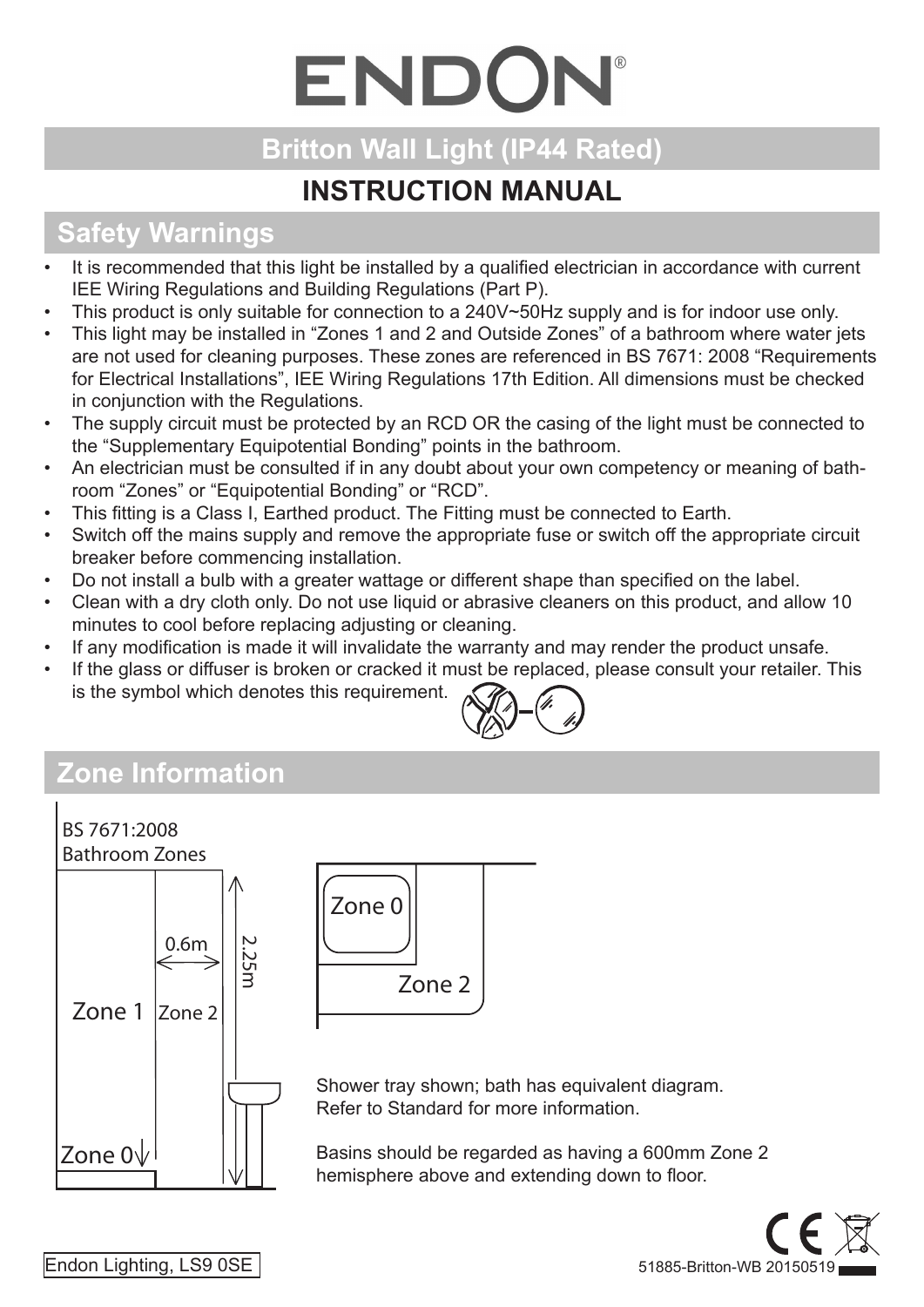#### **Assembly/ User Instructions**

#### **Before you start**

Please read these instructions carefully before fitting and retain for reference. Check the packaging and make sure that you have all the required parts. Follow each assembly step in order to prevent incorrect assembly. Ensure that the product is fully assembled as illustrated before use.

#### **The Light pack contains:**

Light fitting. Terminal connection block(s). Fixing pack.

#### **The following tools may be required:**

Selection of cross and flat head screwdrivers. Electric drill and assorted drill bits. Wire strippers. Electrical insulation tape. Sealant

#### **These assembly diagrams are intended as a guide – if in doubt consult a qualified electrician.**

- 1. Decide on the position of the light fitting / or remove existing light fitting. Take a note of the position of the electrical connections. Ensure there is a solid mounting surface, preferably a wooden joist or joist bridge to support the weight of the light fitting.
- 2. Remove the two side screws (8) and retain the screws for re-use. Use the fixing bracket as a template to mark the screw holes. Mark the screw holes and secure to the ceiling with appropriate screw fixings (1&2).
- 3. Support your fitting and connect the house wiring to the terminal block (3) inside the terminal housing. **NOTE: This is a Class I fitting and must be earthed**. When resealing the terminal box ensure that no wires are trapped or left exposed, and that the seal is good.
- 4. Install the bulbs (4). Never fit a bulb with a higher wattage, as this could cause over heating and damage the fitting.
- 5. Slot the glass shade over the lampholder (5).
- 6. Put the silicone washer (6) over the screw thread, and screw the bulb cover (7) down to assist in pushing the washer down, being wary of cross threading. Ensure that the silicone washer does not get caught on the screw thread, and lays flat to ensure a good seal. **NOTE: It is vital the silicone washer is used to prevent water ingress into the fitting, to prevent shocks and damage.**
- 7. Secure the backplate over the bracket by using the screws (8) removed in Point 2.
- 8. Turn on the power and test.